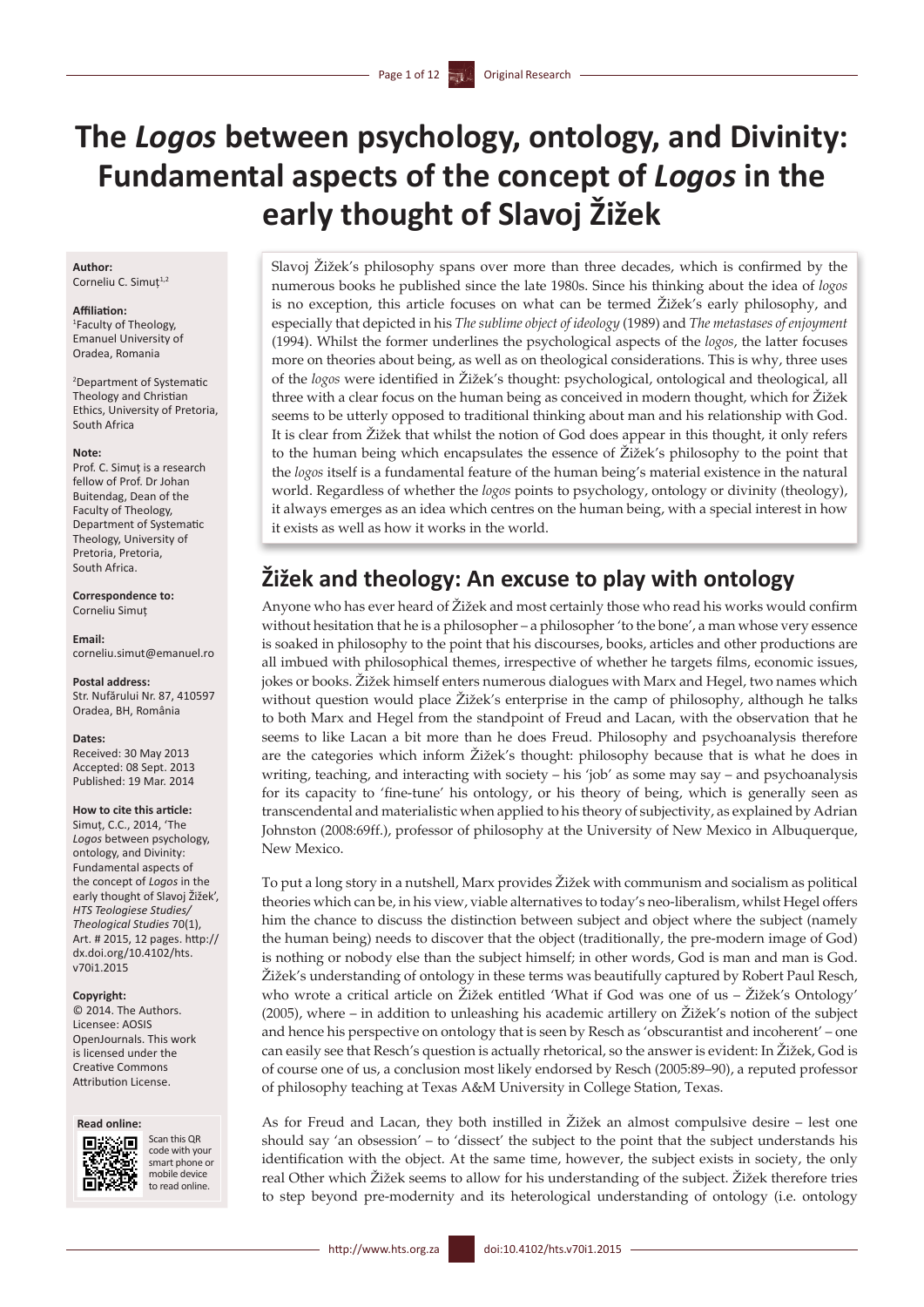is dualistic in the sense that God and man are two totally distinct and real beings), to a modernistic, Enlightenmentbased understanding of ontology as a homologous reality in which God and man are the one and the same being living in the material reality of the physical nature, as confirmed by Matthew Sharpe (2004:4) who teaches philosophy at Deakin University in Melbourne.

Should one ask – quite rightfully so – what is Žižek's relevance for theology since he has been known as a philosopher, the best (and most likely the simplest) answer lies with the fact that he does talk about God. Despite his philosophical interests and influences ranging from Hegel and Marx (as indicated above) to Schelling, Heidegger and Derrida amongst others, Žižek just cannot rid himself of the idea of God. Raised by atheistic parents in the former communist country of Yugoslavia and today's Slovenia, Žižek has remained a faithful adherent to communism and socialism in politics, as well as atheism and some sort of 'death-of-God' theology in religion, which can be traced back to Hegel and his 'death-of-God' considerations carefully analysed by Robert R. Williams (2013:139–140), professor emeritus of Germanic studies and religious studies at the University of Illinois in Chicago, and Martin Wendte (2007:266), currently teaching philosophy at the University of Tübingen. At the same time, the 'death-of-God' orientation places Žižek in the already notable tradition – discussed in one of my latest books (Simuț 2013:68–103, 112–120) – of Thomas J.J. Altizer, Harvey Cox, Gabriel Vahanian, William Hamilton and Paul van Buren who all pushed Žižek in the direction of the so-called 'Christian Atheism', analysed in detail by Brian Mountford (2011:1–5), the vicar of the University Church in Oxford.

In this respect, Žižek places himself between atheism and religious belief as 'radical atheism' which acknowledges that the 'big Other' (the pre-modern totally transcendent and utterly supernatural God of traditional theology) does not exist, as Žižek himself notices (2012:116). Whilst he does talk about God, Žižek's God can best be described in terms of atheism, an idea Žižek borrowed from Hegel, not from Marx as one may expect. Žižek is not a theologian, and neither is Hegel for that matter, but if Hegel can be presented as a theologian – see Vito Mancuso's first book *Hegel teologo* (*Hegel Theologian*), in which Hegel's concepts of truth, freedom and reconciliation are amply analysed (1996:5–33) by Italy's 'super-star' theologian and philosopher now teaching at the University of Padova – then I suspect it is not utterly or illogically inconsistent to speak of '*Žižek teologo*' and present him as a theologian, at least for the purposes of this article. Since he does talk about God, although the God he has in mind does not exist within the traditional lines of premodernity, Žižek can be considered a 'godless theologian', as Adam Kotsko – teaching theology and philosophy at Shimer College in Chicago, Illinois – portrays him in his excellent book *Žižek and theology* (2008:137).

Žižek's numerous publications make him impossible to be ignored, so regardless of whether he is appreciated or not,

both praises and critiques make his reception a genuine academic phenomenon. As a philosopher, he has acted as a critical theorist, but his 'unusual' and provocative approaches to social phenomena brought him the rather colourful label of 'the Elvis of critical theory', as suggested in *The Chronicle of Higher Education.* He was also compared with Yoko Ono and John Lennon for his endless lectures and talks given to students all over the world, as one learns from Scott Wilson (2013:29–30) who teaches cultural studies at the Institute of Technology in Auckland. At the same time, love and hate seem to be proper terms to describe one's interaction with Žižek's works; thus, his academic productions did not go unnoticed in the academy, whose reactions range from the Boston University scholar Kelsey Wood's appreciative *Žižek: A reader's guide* (2012:1–5) to Deakin University's Matthew Sharpe and Geoff Boucher with their academically engaging *Žižek and politics: A critical introduction* (2010:1–2). Sharpe and Boucher correctly see Žižek's active involvement in various social and cultural issues ranging from movies to the Iraq war, and from terrorism to the global financial crisis, coupled with a series of stern critiques for his 'serial offenses, including irresponsible provocations and political vacuity, moral blindness and totalitarian leanings, contradictory argumentation and slipshod referencing' (2010:1–2). The list of those who read and reacted to (or against) Žižek's works is a bit longer and it should include Noam Chomsky's (politely) derogatory – some may wish to consider them mildly disparaging – interviews currently available on YouTube; Chomsky, of course, needs no introduction for his exquisite work in linguistics at the Massachusetts Institute of Technology in Cambridge, Massachusetts.

My own position about Žižek is intentionally ambivalent in the sense that whilst I value his vivacious communication skills (reflected in books, articles, interviews etc.) and his tremendous publishing record – regardless of how it has been perceived by various academics – I utterly disagree with the content of his theology (or 'theology ' for that matter) as well as his political overtly aggressive support of communism, although he nuances his position in pointing out that he rejects its Leninist version as 'total madness' and 'a fiasco'. To me – and I acknowledge my bias in this respect – it does not really matter whether Žižek's communism is Leninist or not; having lived in a communist country during my early teenage years convinced me that communism was a political, social and economic failure coupled with a humanitarian disaster. I have always perceived communism as totalitarian and repressive, restrictive and enslaving, as well as violent and deceptive irrespective of how labels were changed on its forehead, whether it was branded 'communism' (for what it was in reality) or bore a different name – such as scientific socialism – under the same guise. Just in passing, one should know that Nicolae Ceaușescu, Romania's former president and leader of the Romanian Communist Party until his execution in 1989, was very fond of the phrase 'scientific socialism' which he seasoned with 'extremely anachronistic sermons on revolution, party, nation, and state,' as clarified by Ioan-Marius Bucur, professor of international relations at Babeș-Bolyai University of Cluj, and Crina Capota, a doctoral researcher at the same university (Bucur & Capota 2007:398).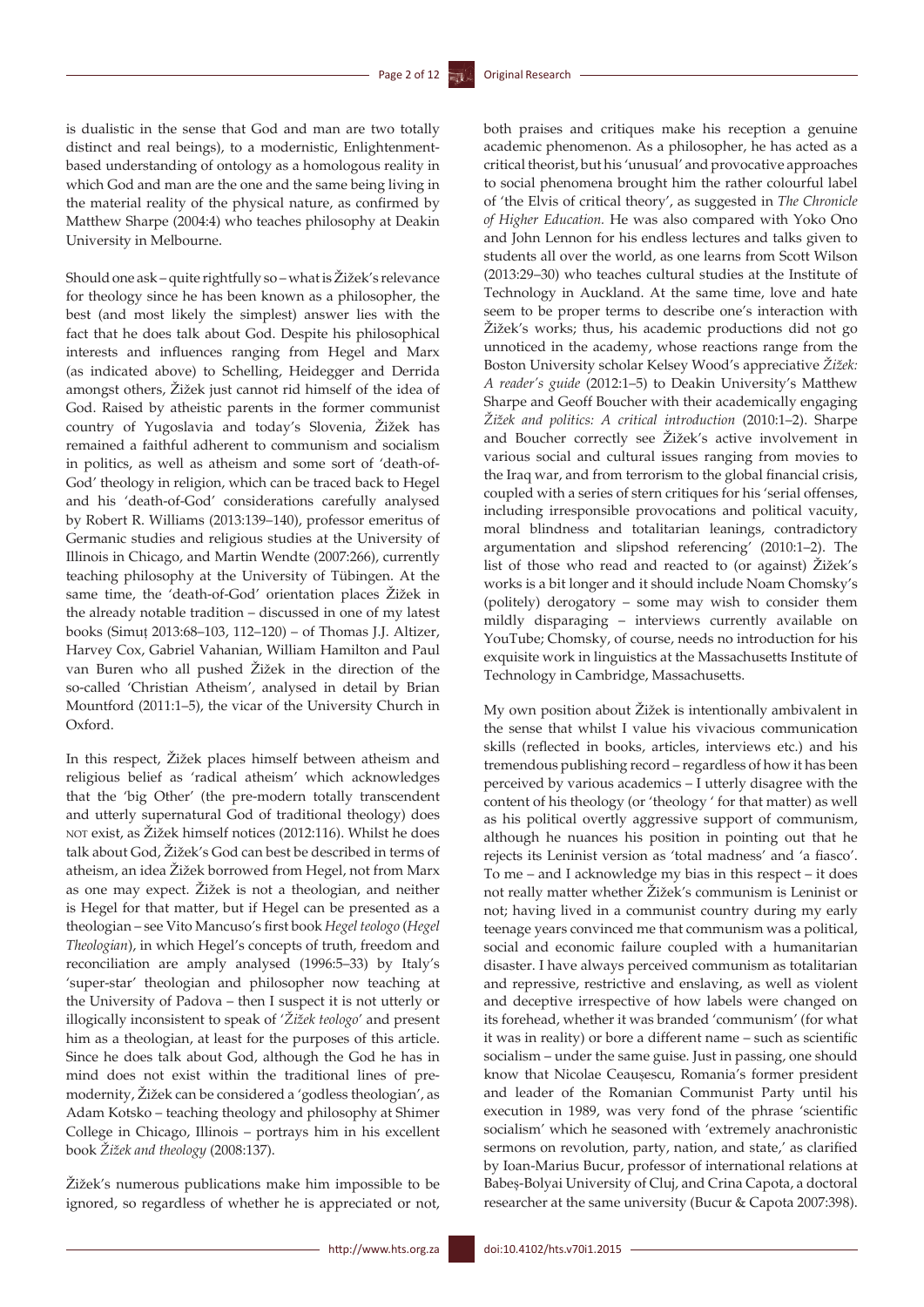Leaving aside my own perception of Žižek's position and regardless of whether his works are seen as 'refreshing' – by Ilan Kapoor (2013:11), professor of critical development studies at York University in Toronto – or as giving 'irrationality a bad name' – Chomsky again! (2013) – Žižek continues to write vigorously whilst his books are translated into English, French, German, Spanish, Italian and Norwegian. Thus, he unceasingly produces numerous writings on a wide range of philosophical and cultural topics which, here and there, present interest even to theologians: for instance, his *God in pain. Inversions of apocalypse* (with Boris Gunjević) and *Less than nothing: Hegel and the shadow of dialectical materialism*, both published in 2012 and presenting Žižek's *logos* as man's attempt to make sense of a dead God who exists only in man's belief in him (it).

This is why I said that Žižek's theology (or, more precisely, his thoughts on God, whatever he means by the word) is a mere excuse to 'play' with ontology; what Žižek does is to use the words 'God' and '*logos'* in order to define the human being and whatever he understands by the notion of being. Of course, when he mentions the notion of God he does not refer to the pre-modern idea of God as an ontologically real, transcendentally distinct and personally accessible supernatural being other than the human being. On the contrary, when he writes 'God', he understands 'man', so Žižek's God is Hegel's modern 'absolute spirit' which overlaps with man's 'finite spirit', as indicated by Quentin Lauer (1982:134), a key name in Hegel studies. In other words, as far as Žižek is concerned, the *logos* is a religious-rational construct which stems from man's psychology as a subject struggling to accept his 'subjective objectivity', because the human being is nothing but a subject who tries to explain his objectivity by using – psychologically, ontologically, and even theologically – the idea of *logos* in the process.

# **The** *Logos* **and psychology: The connection with man's intellect**

In Žižek, the *logos* is a concept which denotes the intellectual side of the human being, so there is first a psychological use of the *logos*. This is why he places it beside reason and language, both realities which define the existence of humanity in terms of thought and expression. This definition of the *logos* in Žižek as notion which points to man's intellect is heavily influenced by Freud and Hegel. First, Žižek borrows Freud's idea of the 'death drive' – competently tackled by Pamela Thurschwell (2009:86–87) – which does not point so much to the fact that man ceases its existence biologically but rather to the psychological functionality of man's brain which seems to be characterised by 'a blind automatism of repetition', also investigated by John R. Morss (1996:104). Žižek acknowledges Freud's conviction that man is a being in constant pursuit of pleasure as well as in a permanent attempt to preserve his life; these two facts are characteristics of man's life in the world or, to be more specific, in the materiality of the world. Self-pleasure, investigated in Freud by Dianne F. Sadoff (1998:55), and life preservation, researched by Ives

Hendrick (1958:125), are thus intellectual realities which go hand in hand with man's most fundamental death drive. Since death drive is a constant feature of the human being, so are self-pleasure and life preservation, which indicates that their basic features are repetition and automatism (Olkowski 1999:164). Nevertheless, regardless of how automatic and repetitive man is in his attempt to guard his life and endow it with pleasure, there is also an intellectual side attached to it, in the sense that both are considered in ways which are not instinctual, but rather carefully pondered and deeply analysed. It is here that the concept of *logos* finds its way in Žižek's Freudian perspective on humanity: Whilst instinctual when it comes to preserving his life and seeking pleasure for himself, man is also quite intellectual in heavily thinking about what happens to him, as Žižek (1989) points out:

Let us take the Freudian notion of the 'death drive'. Of course, we have to abstract Freud's biologism: 'death drive' is not a biological fact but a notion indicating that the human psychic apparatus is subordinated to a blind automatism of repetition beyond pleasure-seeking, self-preservation, accordance between man and his milieu. (p. xxvii)

Man uses his reason; he resorts to the reality of the *logos* or the capacity to set his reason in motion in a practical way which is illustrated by man's use of language. The *logos*, therefore, seems to be the link between the theoretical aspect of man's intellect, which is reason, and the practical aspect of man's intellect, which is language, a connection also noticed by Daniel Beaumont (2009:211, n. 14). To be sure, the *logos* represents man's ability to transform the theories of the intellect into the practicalities of language.

Secondly, Žižek refers to Hegel's notion of man as an animal who is 'sick unto death' (Kojève 2004:50), an indication of man's implacable fate as characterised by an impetus which forces him to consume himself from within (Hallward 2003:150). Man is not just an animal; man is an animal which thinks, uses his reason, and considers alternatives, so the capacity to think, coupled with the capacity to express his thoughts, is the very force that pushes man to the brink of his own death. According to Žižek, man is literally compelled to think and then express what he thinks; there is no way around it, man cannot avoid either thinking or practically displaying his thoughts. This is why, in Žižek, man is tormented by his own intellect and the power which lies beneath both man's capacity to think as well as his ability to put his thinking into practice seems to be the idea of *logos*. The *logos*, therefore, acquires a double connotation: Firstly, a native negativity which is given by the reality of man's death, and then a created positivity, which is the result of man's coping with the reality of death. As Adrian Johnston (2008:188) points out, man copes with death in a symbolic way because his entire life is under the influence of fictitious symbolism. In both cases, according to Žižek, the *logos* works actively in man's intellect as well as in his being, because as far as the native negativity is concerned, the *logos* helps man in accepting the reality of death in such a way that he is made capable of building his life whilst integrating it within his understanding of life. In Žižek, the *logos* helps man not only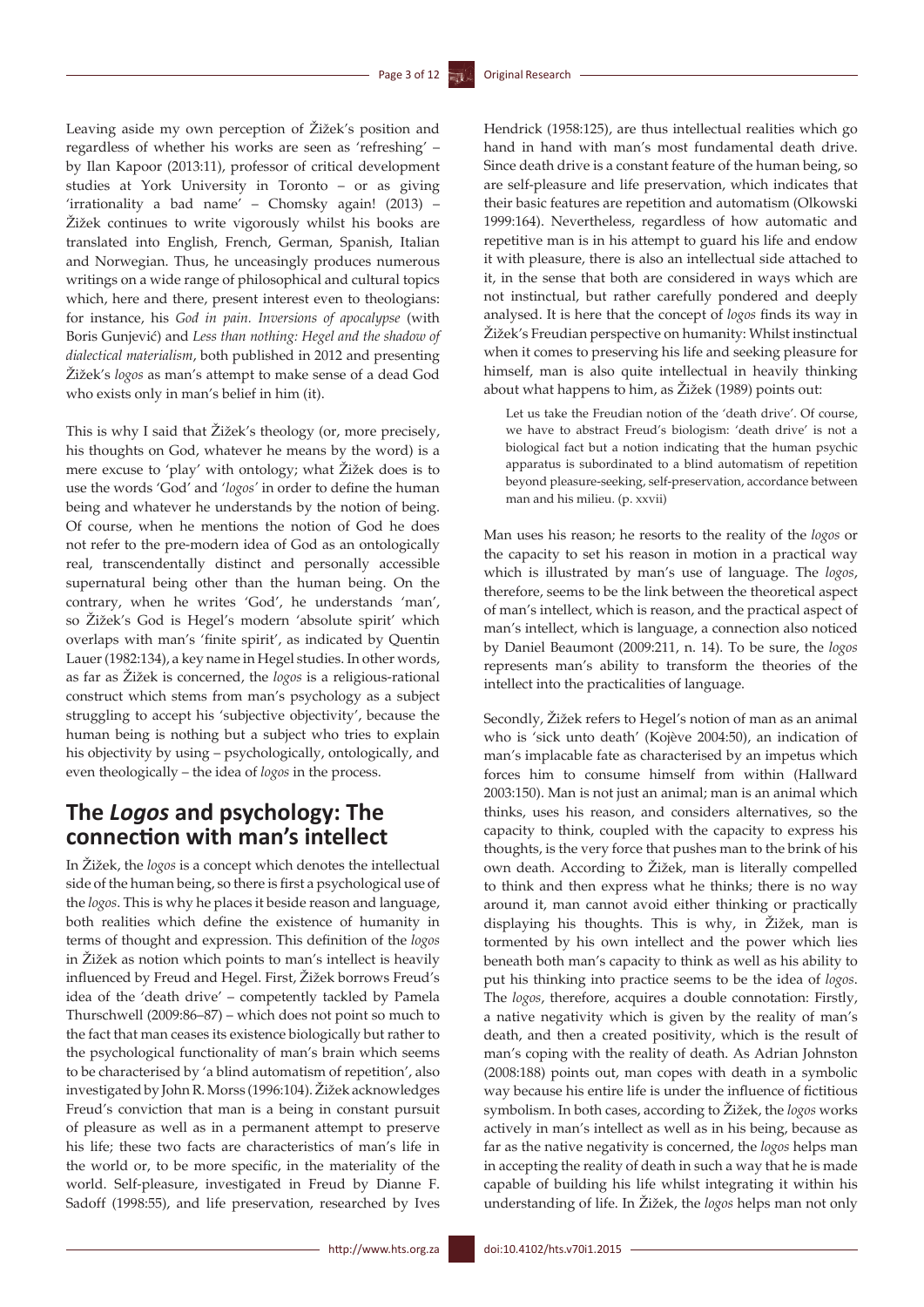in defining the very essence of the human condition, but also in cropping a way of life which accepts the reality of death:

Man is – Hegel *dixit* – 'an animal sick unto death', an animal extorted by an insatiable parasite (reason, *logos*, language). In this perspective, the 'death drive', this dimension of radical negativity, cannot be reduced to an expression of alienated social conditions, it defines *la condition humaine* as such: there is no solution, no escape from it; the thing to do is not to 'overcome', to 'abolish' it, but to come to terms with it, to learn to recognize it in its terrifying dimension and then, on the basis of this fundamental recognition, to try to articulate a *modus vivendi* with it. (Žižek 1989:xxvii–xxviii)

This is also the image which defines the positivity of the *logos*, since the way of life which man devises for himself as expression of his human condition turns into culture, so in this respect, the *logos* is the source as well as the essence of human culture, a point made by Lori Branch (2006:33–34).

Žižek's conviction that the *logos* is the source of culture prompts him to postulate two consequences of this direct relationship between the *logos* and culture: Firstly, there is a separation between the human being and nature, competently investigated by Charles Shepherdson (1996:163); and secondly, the powerful impact which the human being has on nature, elaborated by Joseph Dodds (2012:125–126). In other words, as far as the human being is concerned, there is a laceration from nature and a laceration of nature. Regarding the first issue, the laceration from nature, Žižek explains that since the *logos* is man's capacity to connect the theoretical aspects with the practical aspects of the intellect, namely reason with language, one can easily see that *logos* is the source of man's cultural expressions which reflect themselves in man's natural life (Myers 2003:36–37). The things which are theoretically conceived by the human being through the mediation of reason and then are practically built in the materiality of nature produced the effect of a breach between man, in his capacity of creator, and nature, as context for both man as creator and man as part of creation. Man as creator points to idealism, whilst man as part of creation speaks about materialism, so by placing the two aspects together Žižek seems to attempt to move beyond the distinction between idealism and materialism, as noted by Tom Eyers (2011:157). Nature can be considered creation since the things man conceives theoretically through reason are eventually produced based on materials taken from nature. Thus, whilst nature precedes creation in the sense that it hosts the human being as creator, it also lies at the very basis of creation given man's capacity to use its raw materials for the process of creation. Hence Žižek's belief in the detachment of the human being from nature: Man himself is part of nature in a physical way; intellectually though, by using reason and the expression of language, man began to create a wide range of things which placed him above the rawness of nature. Nature makes no sense to man unless man uses his reason, or the *logos*, to create out of it or based on it. This is why Žižek compares the creative task of the human being with that of a trained historian: History makes no sense to the historian unless he uses his intuition and reason, his *logos* with all its

psychological capacities, to interiorise whatever he sees lying outside, in the open, within his very self and his inner selfconsciousness:

Nothing whatsoever can succeed in coming immediately to consciousness, not even what is given from the outside. Everything must first become inward. If the past does not awake from within the historian himself, then he will never present it as true, as intuitive, as alive. What would all of history be, if an inner sense did not come to its aid? It would be what it is for so many who indeed know all about what has happened without understanding the slightest thing about genuine history. Not only human events but even the history of nature has its monuments, and one can well say that they do not leave a single stage along the lengthy path of creation without leaving behind a mark. These monuments of nature lie for the most part in the open; they are thoroughly researched, in part genuinely deciphered, and yet they tell us nothing but rather remain dead until that succession of actions and productions has become inward. Thus, everything remains incomprehensible to man until it has become inward for him; that is until it has been led back to precisely that innermost [*aspect*] of his essence which is for him the living witness of all truth. (Žižek 1997:116)

Man thus became creator and, through the practical application of the *logos*, he separated himself from nature in an intellectual way whilst still remaining part of it. Consequently, man's detachment from nature appears to have been an intellectual triumph for the entire humanity, because creation presupposes inwardness and selfconsciousness which in turn produce truth. This triumph, however, is not to be understood in a triumphalist way; it is not positive, but rather negative because man's capacity to use his reason or *logos* makes man realise that he is neither divine, nor part of a divine plan, an explanation offered by Thomas Brockelman (2008:31).

Nevertheless, what proved to be a victory from the standpoint of man's intellect eventually resulted in a catastrophe from the perspective of ecology. When man cut 'his umbilical cord with nature' – a phrase analysed by Aranye Fradenburg (2002:152) – as Žižek puts it, by using the *logos* so that theoretical reason became practical intellect, man not only separated himself from nature; he also profoundly and irremediably wounded nature. This is why man's intellectually fortunate laceration from nature became an ecologically misfortunate laceration of nature; man's creation turned into realities which began to harm the natural source of creation itself, the very nature in general. As a result, by using the *logos*, man shattered the original balance of nature to which there is no return, as Žižek apocalyptically predicts and in doing so gets noticed by Dennis K. Keenan (2005:58). Žižek is utterly sceptical when it comes to the assessment of what the *logos* produced in nature; the negativity of his convictions reflect the negativity of the *logos* and ultimately the negativity of human culture. The seemingly positive laceration of the human being from nature resulted in fundamentally negative consequences because man was misled to believe that he was superior to nature, which in Žižek is definitely not the case. He also explains why: When man is convinced that, based on his capacity to unite reason with language,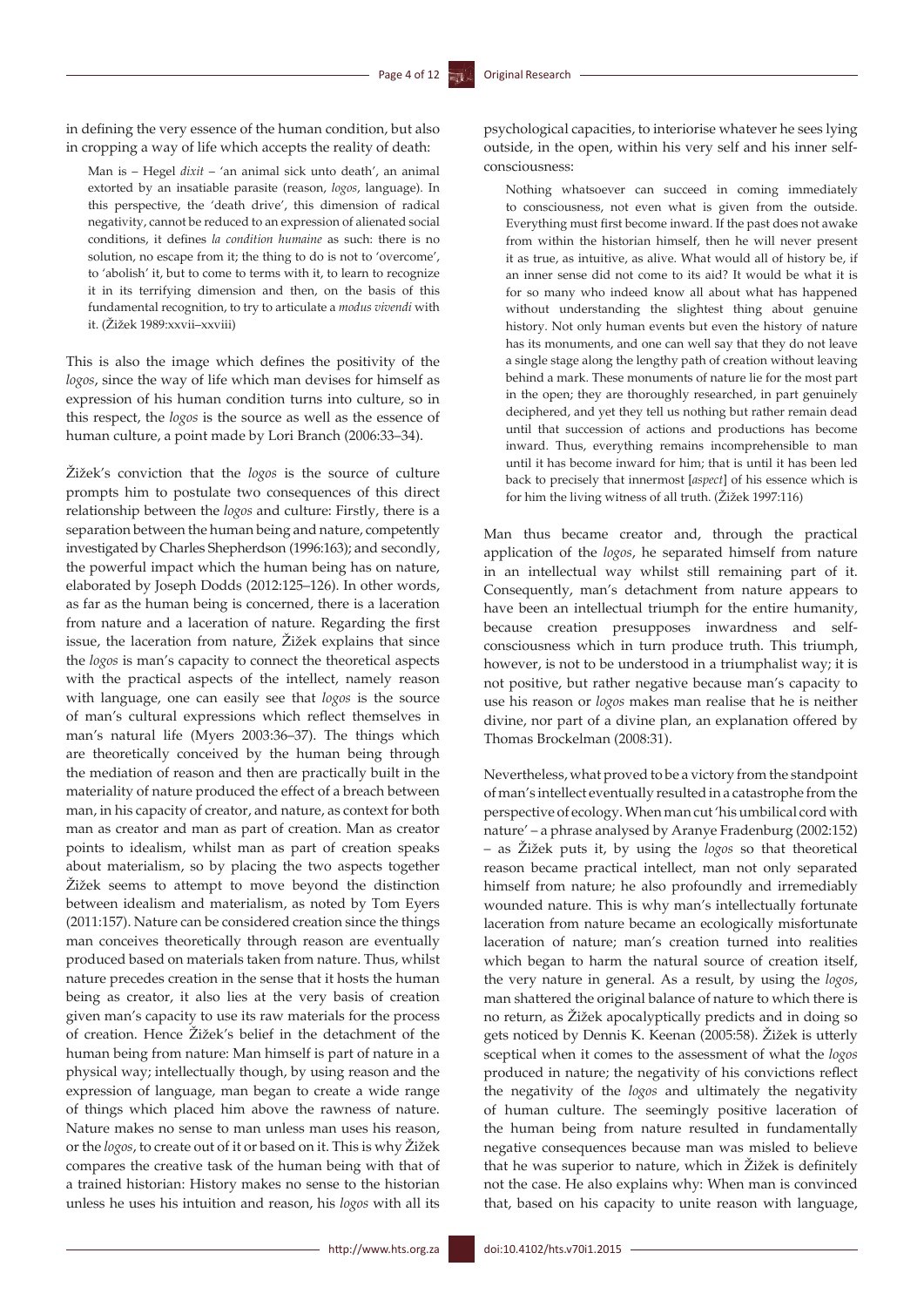theory with practice through the *logos*, he deceives himself in believing that he somehow managed to rise above nature. This conviction deeply penetrates man's reason to the point that he believes in the so-called 'harmonious being', which for Žižek is a false image of humanity as suggested by Jan Jagodzinzki (1997:210). There is no 'New Man', Žižek apocalyptically claims, and there will never be one, precisely because the human being is made to be antagonistic, an idea promptly grasped by Geoff Boucher (2005:44). The illusion of the final defeat of man's innermost antagonism is the very source of 'mass murders and holocausts', all committed in the name of the false New Man, namely man's greatest lie which he administered to himself in believing that his inborn antagonistic tension can be eventually suppressed. Since this cannot be done but man still falsely believes in his nonexistent inner harmony, society is faced with the constant threat of totalitarianism, which builds on the illusion of man's return to nature instead of openly admitting man's most essential departure from nature. Here is Žižek's (1989) 'realised apocalypse' in his own words:

All 'culture' is in a way a reaction-formation, an attempt to limit, canalize – to *cultivate* this imbalance, this traumatic kernel, this radical antagonism through which man cuts his umbilical cord with nature, with animal homeostasis. It is only that the aim is no longer to abolish this drive antagonism, but the aspiration to abolish it is precisely the source of totalitarian temptation: the greatest mass murders and holocausts have always been perpetrated in the name of man as harmonious being, of a New Man without antagonistic tension. We have the same logic with ecology: man as such is 'the wound of nature', there is no return to the natural balance; to accord with his milieu, the only thing man can do is accept fully this cleft, this fissure, this structural rooting-out, and to try as far as possible to patch things up afterwards; all other solutions – the illusion of a possible return to nature, the idea of a total socialization of nature – are a direct path to totalitarianism. (p. xxviii)

The *logos*, therefore, although intellectually positive in helping man explore his creative capacities proves to be a negative reality when it comes to judge its effects on nature. This means that we need to rethink ethics in the sense that there is no universalistic perspective on morality which should be imposed on how various people understand the idea of good and evil. According to Žižek, it is not a common ethics which unites humanity, but rather 'the same antagonism', a conclusion reached by Johann-Albrecht Meylahn (2011:5). As the source of the current ecological disaster, interestingly discussed by Erik Swyngedouw (2010:188), the *logos* not only separates man from nature, but also completely detaches nature from man, who is totally unable to abolish his innermost antagonism. This negativistic state of affairs is what characterises the human being and there is no escape from it unless man is ready to acknowledge and accept it as the essence of his being. Žižek illustrates man's essential antagonism by pointing to the relationship between sexes. Feminism, therefore, has no real basis because there is no equality between sexes. There is 'no final solution', as he puts it, the existence of the sexes proves that the human being is fundamentally antagonistic and there is no way in which the use of reason through the practical application of the *logos*

in the reality of nature can somehow deconstruct man's constitutional lack of balance. The only thing man can do is to embrace this imbalance and, when (if) this happens, then the intellectual positivity of the *logos* may not constantly lead to the disastrous consequences of the negativity of man's laceration from and of nature, a feature which seems to be the very essence of man's being (Žižek 1989:xxviii).

## **The** *Logos* **and ontology: The essence of man's being**

As far as Žižek is concerned, the *logos* also refers to the reality of being – so the second use of the *logos* is ontological – which is discussed in connection with the notion of the Other, also studied in great detail by Rex Butler (2005:54–55). Whilst the Other conveys the idea of transcendence, namely a reality which goes beyond the subject, Žižek mentions the *logos* in the context of what he calls 'the decentrement of the Other'. In other words, the *logos –* which defines the essence of being since it works with the intellect – assists the subject in realising that the idea of the Other is not an ontological reality, which in turn is potentially a psychotic discovery, as pointed out by Simon Cooper (2002:148). This is to say that the Other cannot be conceived as fundamental transcendence referring to the human subject; man, as a being, does not exist in a reality which is transcended by another ontological reality wherein the Other exists in a real ontological way. To give the classical example of traditional theology: Man exists in the reality of the natural and material world as an ontological being, whilst God exists in the reality of a supernatural and non-material world also as an ontological being; this is why, such a God is the Other for the human being. Žižek refutes this understanding of reality by stressing that the *logos*, or man's capacity to use his reason both theoretically and practically, helps the human being understand that there needs to be a 'decentrement of the Other', a displacement of the Other from its traditional transcendent (ontological) status. Thus, for Žižek, God does not exist as an ontological being whose existence is given by a fundamental alterity compared to the human being; this is why Sharpe and Boucher (2010:205) suggest that God, or the Other, must no longer be defined in terms of an ontological transcendence of being. The *logos* assists man, the subject, in grasping the fact that the Other must become the subject itself, a realisation which is defined as 'absolute negativity' – a phrase that caught Alex Callinicos's attention (2006:114) – because man grows to understand that there is nobody beyond his being or beyond his world, in which the only constant reality appears to be death. The acceptance of this absolute negativity is based on the conviction that the subject *is* the subject and nothing or nobody else; as Žižek puts it,  $I = I'$  – more details about this equation are offered by Geoff Boucher (2008:184) – so in my capacity as human being, I understand that what has been traditionally defined as the Other, or God, is not a supernaturally transcendent being who exists beyond the material world but the Other is my very own self, the material and mortal human being who lives in the materiality of nature: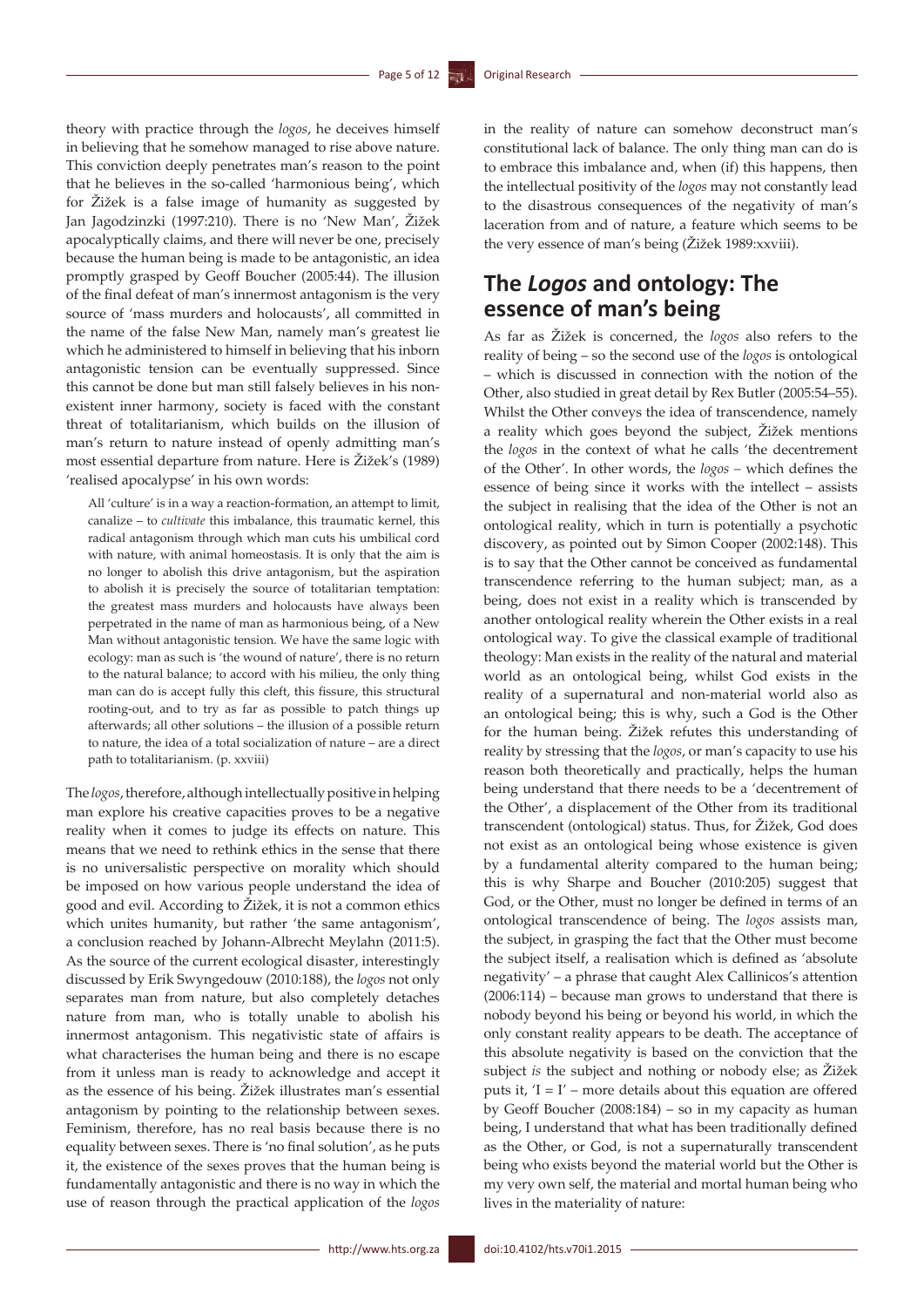Here we confront the decenterment of the Other with regard to the subject, on account of which the subject – as soon as he returns from the 'night of the world', from the absolute negativity of  $I =$ I, into the 'daily world of *logos' –* is caught in a network whose effects a priori elude his grasp. (Žižek 1994:42–43)

The full realisation of this absolute negativity can only be caused by the *logos*, although the human individual as subject can never completely understand the complexity of such a realisation. In Žižek, the *logos* seems to help man rid himself of ideologies and fantasies, one of the most damaging of which being man's desire to centre 'the Other' in a reality other than his own self (King 2010:11). Thus, by using the *logos*, man is able to realise that the Other is himself, which also means that man can transcend himself through the *logos*, although this transcendence as well as man's existence are definitely confined to the material world of nature. Consequently, God becomes ontologically absent, but only from the perspective of traditionalist (transcendentalist) thinking about God. This is confirmed by the fact that, according to Žižek, the one who preaches the ontologically real God, namely the apostle, founds his testimony of a transcendent authority, when in reality the apostle is nothing but a genius who should display – in a representative way – the highest qualities of the human being, as proposed by Leo Stan (2011:307).

What man is incapable of fully understanding has to do with the intricacies of the material and non-material – that is, psychological – reality in which he exists as a being who constantly decentres the idea of the Other into his own being. It is crucial to understand here that, in Žižek, the decentrement of the Other, seen as an objective reality, represents the accomplishment of man's subjective self-consciousness, an idea advanced by Uradyn E. Bulag (2010:8). In fact, Žižek (1998) acknowledges that there is a:

paradoxical complicity of the two aspects of self-consciousness: the dimension of subjectivity is irreducible, the subject's selfacquaintance is always already presupposed in all our acts, the gap between the subject's immediate self-experience and the mechanisms of its objective genesis is constitutive, which is why one cannot reduce the subject to an effect of some underlying objective process. (pp. 247–248)

One can now see why there is a need in Žižek to destroy any 'objective process' which may interfere with man's selfconsciousness; the traditional pre-modern idea of God is such an 'objective process' perceived as 'the central Other', which – according to Žižek – must be destroyed or decentred, an action that can be carried out by means of the *logos*. Thus, by using the *logos* to redefine the transcendence of the Other from a supposed supernatural existence to a demonstrated natural ontology, man not only understands that the Other is his own self and that what has been traditionally defined as God is a reference to his own ontology, but also that this realisation defined by sheer negativity raises the level of his own consciousness. Consequently, man is no longer supposed to found his life on the consciousness of the Other, but rather on his own self-consciousness. Man, therefore, acquires a new sense of responsibility – or perhaps

irresponsibility? – which is anchored in his own being and awareness of himself, a fact that did not escape Fabio Vighi (2010:103). The *logos*, as it were, helps man become aware of himself, of his capacity to think, reason and produce theories which can be then applied in daily practice; *logos* produces in man a sense of awareness which no longer clings to the traditional transcendence of the Other but on the self-transcendence of man's own being. In other words – Peter Dews suggests (1995:248–249) – man understands his limitations as well as the fact that his limitations are constitutive to his being. This is why, by using the *logos*, the traditional ontological transcendence of the Other becomes in Žižek a mere intellectual or rational transcendence of man's biological existence (Žižek 1994:42–43).

In Žižek's thought, therefore, the *logos* is concerned with the epistemology of being, because one not only finds out how being should be defined (with or without reference to the ontology of the Other), but also how being itself works. Since for Žižek transcendence is no longer a reality of the Other because it characterises only the human being, it is important to realise that the sole realm of man's existence is the materiality of nature. This conviction – aptly singled out by Thomas Keenan (1997:184–185) – has ethical implications, such as the fact that man's capacity to transcend his materiality by means of spirituality (symbolisation) must be kept in a state of autonomy. In the material world, however, the corporeal existence of the human being involves a wide range of psychological manifestations, in which Žižek appears to be highly interested. In order for him to explain how the being works, he resorts again to Freud, and then to Kant. From Freud he borrows the idea of the 'unconscious' – investigated in Freud by Güven Güzeldere (1997:20) – which, as far as Žižek is concerned, goes hand in hand with the notion of 'infinite judgment' taken from Kant (Guyer 2006:76). Both concepts, Žižek explains, point not only to man's complex psychological and biological constitution, but also to the way the two are intertwined within the human being's most basic functionality. In Žižek, the Freudian 'unconscious' – seen as a dynamic process by Henk de Berg (2003:5–6) – and the Kantian infinite judgment' – analysed by Georges Dicker (2004:55) – appear to indicate that the human being is capable of stepping beyond its own physical-corporeal confinement through a dynamic process which involves reason, namely the *logos*. In Žižek's (1994) words:

This is why self-consciousness is strictly correlative to the Unconscious in the Freudian sense of the term, which is akin to the Kantian infinite judgment: when I assert about a thought that 'it *is* unconscious', this is quite different from asserting that such a thought '*is not* conscious'. In the latter case – when I negate the predicate 'conscious' – the (logical) subject is simply located in the domain of the non-psychic (of biology, and so on – in short, in the vast domain of all that goes on in our body beyond the reach of our consciousness). (p. 43)

The human being therefore seems to have the capacity to move outside the limits of his biological constitution, does not seem to be restricted to the ability of the individual human person, at least not primarily. On the contrary,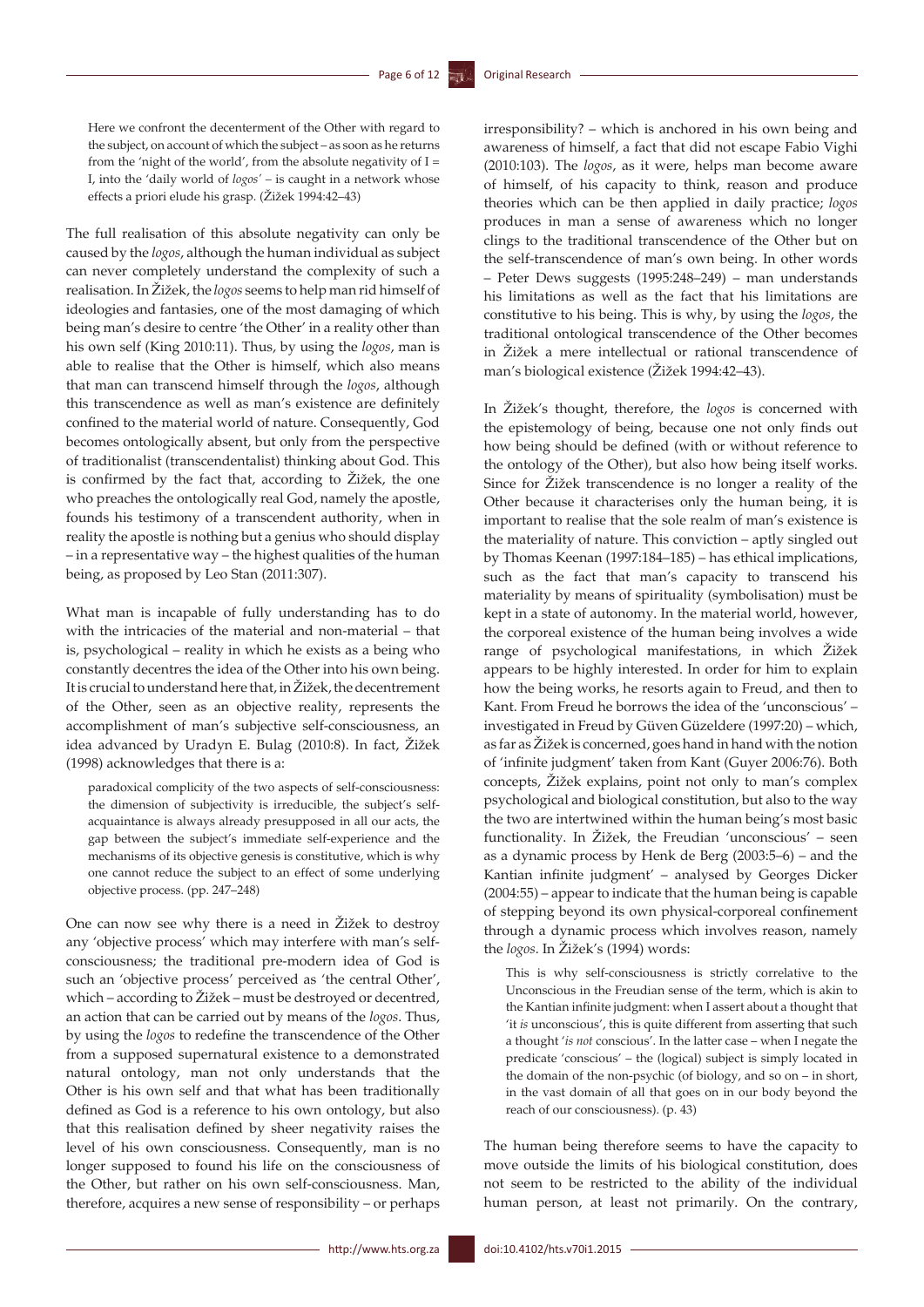it seems that humanity in general is able to exist in such a way that it functions in total dependence not only of its psychological and biological components, but also of its supra-psychosomatic awareness. Curiously though, this awareness is essentially unconscious, not in the sense that the individual human being is unable to make sense of its existence, but rather in the sense that it cannot be deciphered consciously; for instance, man is able to think consciously about things he then practices unconsciously, such as religion (Easthope 1999:146). It appears thus that man's suprapsychosomatic awareness is Žižek's way to speak about man's transcendence. Man's existence in the world or, to be more specific, in this world, is far too complex to be reduced to the things than can be known scientifically because these would, quite naturally, pertain to man's ontological constitution. It should be said here that the reality of this world is of paramount importance for Žižek because the very essence of Christianity has to do with man's desire to became 'truly alive' as if humans were the 'living dead' who want to turn or return to real life (Turnbull 2005:144–145). What Žižek seems to advocate here is the fact that man exists in a web of extremely complex realities which escape the actual ontology of his psychosomatic body. In other words, there are things in this world which cannot be explained in a conscious way, but can be accepted – in the sense that man is aware of them – in an unconscious way. One example of a reality which man is aware of in an unconscious way seems to be the Eucharist. According to Žižek, what happens at the Eucharist – as Tina Pippin writes (2010:12) – is that man's body is literally invaded by the 'undead substance' of Jesus' zombie-like body.

Consequently, in Žižek, there are three levels of reality: biology, psychology, and – in the absence of a better term since Žižek himself does not capture it in a word – supramateriality. In Žižek, the unconscious appears to refer to what can be called 'unconscious forces', realities which repeat themselves as time elapses and which Žižek designates by using the term 'Real'. The Real, as the sum of these unconscious forces, is opposed to reality, which refers to man's conscious desires. There is a gap between the Real and reality, namely between the unconscious drives of which man is fully aware (in a spiritual way, rather than in a scientific way) and man's conscious desires. The result of this gap on the human being is horror, because man is aware of these drives which he cannot explain scientifically, but only accept spiritually, so in order for him to make sense of them he uses the *logos*, or his reason, as proposed by Clayton Crockett (2007:121–122). Although the realm of supra-materiality is essentially unconscious, humanity is totally dependent on it for its proper functionality, and we know this thanks to the *logos* being seen as man's capacity to understand even the things which cannot be comprehended or demonstrated scientifically. Supra-materiality tends to evade science precisely because it has nothing to do with the ontology of man's biological constitution. Man's supramateriality, which is in fact his fundamental transcendence, is therefore – and Žižek resorts to Lacan for a proper definition – essentially 'pre-ontological', a concept investigated by

Nathan Widder (2008:57), Dany Nobus (2000:82) and Ashraf H. Rushdy (1992:43). This is Žižek's (1994) explanation:

When I affirm a non-predicate and assert that the thought is unconscious, I thereby open up a third, uncanny domain that subverts the very distinction between psychic-conscious and somatic, a domain that has no place in the ontologicalphenomenological distinction between psychic and somatic, and whose status is for that reason, as Lacan puts it [...], 'preontological'. (p. 43)

In other words, the complex net of realities which goes beyond man's individual biology and psychology into the realm of unconscious awareness, appears to exist before and even without the physical existence of a certain human person. This is why, for Žižek, the third level of man's existence as being (in addition to biology and psychology) rises above the level of ontological phenomenology; there is no such a thing as 'objective knowledge' simply because – as reaffirmed by Isleide Arruda Fontenelle (2010:269) – some realities cannot be known in a scientific way. The *logos*, however, manifests itself within all three aspects of man's being, because whilst it helps man understand what Žižek calls the 'distinction between psychic and somatic' – this seems to be borrowed from Freud, where the distinction between psychic and somatic is compared with the distinction between the representation of a particular human drive and the drive itself, as we are reminded by Elisabeth Bronfen (1998:85) – it also assists man in realising that there is a metaphysical (here in the sense of supra-material) level of existence which is essentially unconscious precisely because the individual human being is not able to make sense of it, or of his experience in general, in a fully conscious way. It should be stressed here that, in Lacan, language influences the unconscious in the sense that whilst language is always connected with 'the Other', it can never comprehend the totality of man's experience. Thus, there is something in man's existence which cannot be represented in any way whatsoever, and that is known through the unconscious, as shown by Tomasz Szkudlarek (2011:116). The *logos*, therefore, is able to show man that supra-materiality is a reality, so man can be fully aware of it, but not through the avenue provided by consciousness. To be sure, the *logos* does not predicate a supra-materiality beyond materiality (meaning that supra-materiality can exist without materiality), but rather a supra-materiality above materiality (in the sense that supra-materiality cannot exist without materiality). In other words, although man becomes aware of supra-materiality in an unconscious way (so it cannot make sense of it scientifically), Žižek concludes that supra-materiality – which essentially precedes the ontology of human individuals – is totally dependent on the ontology of humanity as a whole (Žižek 1994:43).

# **The** *Logos* **and Divinity: The symbol of man's divinity**

Despite man's capacity to investigate reality – the reality of his own self in close relationship to the reality of material nature – in a way that focuses on man himself, Žižek cannot avoid using the concept of God even if he deliberately chooses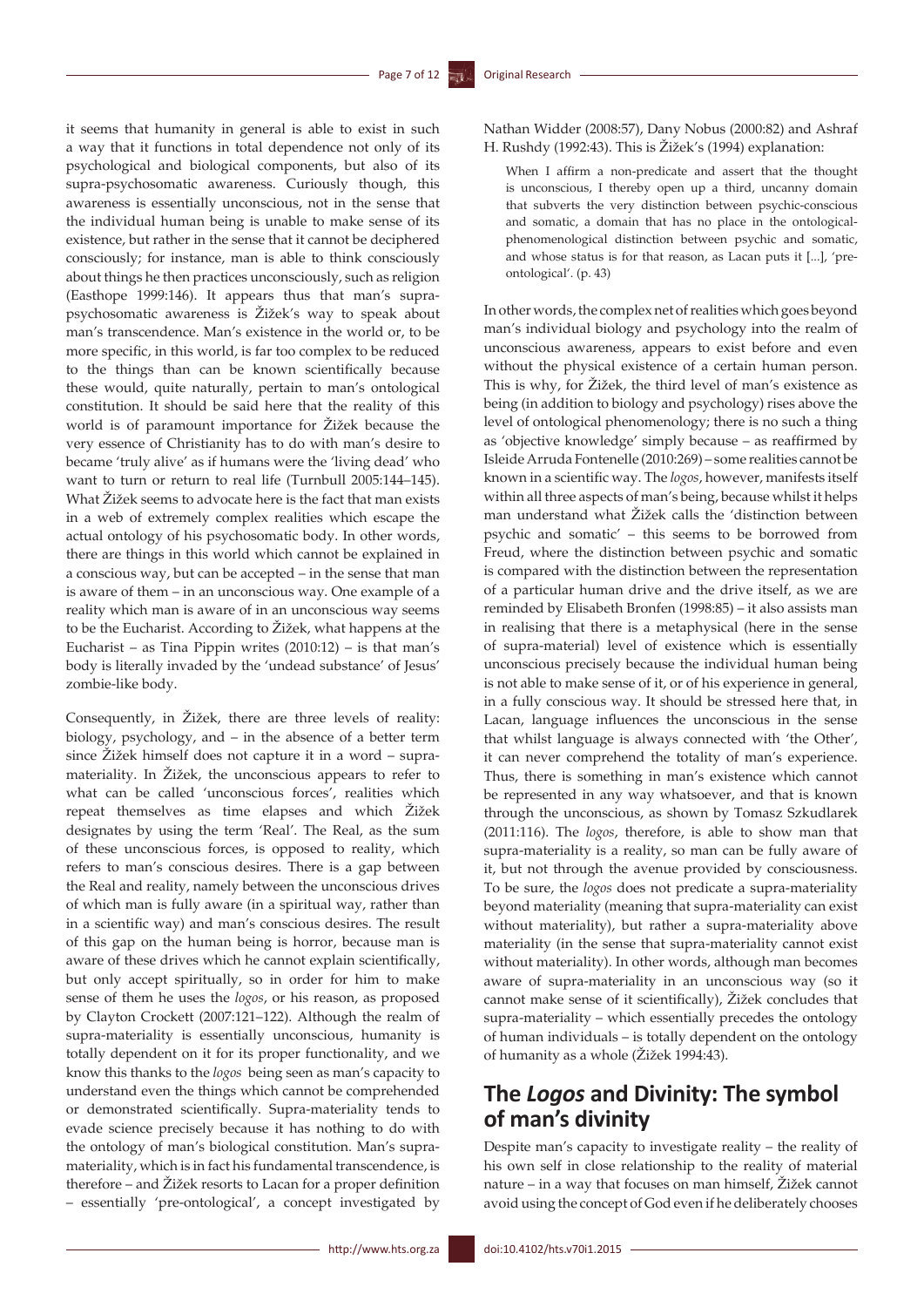to focus on the key importance of man's role for his in-depth research of human existence. Žižek senses the necessity to use the idea of God when he speaks of man, so his use of the *logos* in this respect – which is theological in nature – places the *logos* and God together. The intention here is to connect the *logos* with the idea of the absolute, the essence of the totality of concepts and decisions, as suggested by Ian Biddle (2011). In this respect Žižek points to Schelling and his theory which connects the *logos* and God in an argument focusing on the reality of creation, in an attempt to reconcile the things which cannot be seen (*logos* and God) with the things which can be seen (creation), a connection which was thoroughly investigated by Patrick Burke (1999:183–208). Quite obviously, Schelling's idea of creation is not that of traditional theology which focuses on the language of ontology (in the sense that God and man are ontologically real as actual beings to the point that both possess an existence endowed with ontological status, personhood and personality), and this is exactly why Žižek employs it in speaking about the human being. If the connection between God and the *logos* is not ontological, then it can be conceptual; God and the *logos* are ideas which, in the end, point to man's material constitution and functionality. Thus, Žižek borrows from Schelling the conviction that the *logos* emerges from the 'abyss of the "real in God", of the vortex of drives' – which caught Rüdiger Safranski's interest (1989:313) – a formula resembling man's psychological faculties. The abyss seems to indicate man's unconsciousness, which is coupled with a highly complex interpenetration of a wide range of biological urges that are physically located in the reality of man's being. The 'real in God', therefore, is in fact the 'real in man' because Žižek refers to Schelling's conviction that this definition of God – industriously studied by Douglas Hedley (2004:80) – presents God before the creation of the world, as a being endowed with personality. In Žižek's (1994) own rendering:

Schelling [...] deploys the programme of deriving the emergence of the Word, *logos*, out of the abyss of the 'real in God', of the vortex of drives [*Triebe*] that is prior to the creation of the world. Schelling distinguishes between God's existence and the obscure, impenetrable Ground of Existence, the horrendous pre-symbolic Thing as 'that in God which is not yet God'. (p. 129)

It has to be stressed here that, in Schelling the creation of the world should not be understood in ontological terms; thus, it is not the actual building of the material world by a non-material God. On the contrary, it is the building of the world in an artistic way; man – defined in divine terms as God – creates the world through the mediation of the *logos*, his capacity to transform nature in an intellectual as well as practical way. At the same time, creation may refer to the self-revelation of God; in this case, the self-revelation of man, an idea proposed by Devin Z. Shaw (2010:133). Žižek appropriates Schelling's perspective and incorporates it into his own understanding of man and in so doing he shows that man's capacity to transform the world intellectually and practically has always been latently present within his own being even before he began to transform or to create the world. This reality can be applied both to humanity in general and the human being in particular; the *logos* or the capacity to transform the world due to man's intellect and reason, is present in man from the moment of his appearance in the world. Long before the human individual was able to use his intellect in a transformative or creative way, the *logos* was surely present in man's psychosomatic constitution of his biological body.

Consequently, Žižek appears to support a distinction between the creative human being (man when he reaches the capacity to create) and the non-creative human being (man before he reaches the capacity to create), an issue debated by Laikwan Pang (2012:37) who delves into a comparison of Žižek and Schelling. This separation is evident in man's psychological manifestation: Man first exists in a state of non-creativity and then he develops his capacity to transform the world. In symbolic terms, and here Žižek dwells on Schelling again, there is a difference between God's existence (which is in fact man's existence) and the 'ground of existence' – which proved to be so interesting to John Laughland (2007:73) – most likely the complex network of psychological realities which defines the human being, both as an individual and as a race, and which displays his non-material abilities. For Schelling, there is something in God which is not yet God, in the sense that a certain reality pertaining to God's being still needs to develop itself. In Žižek, this means that there is something in man which still needs to emerge towards maturity, and such an understanding of the human being can only be supported if understood psychologically and symbolically. Žižek is indeed interested in the connection between the ground of existence and symbols, which is tackled in his *Organs without bodies* (2012b:67–68). In Schelling, God is defined simultaneously by contraction and outpouring, by hate and love, by a preoccupation with himself and a preoccupation with others. Such a definition though is meant for man because, in Žižek, this dual constitution of God is a clear reference to the human being, which is in constant need of emancipation, as seen in Steffen Böhm and Aanka Batta (2010:351). To make things clear, but also to explain Schelling's position, Žižek resorts to Freud's distinction between the libido and the death drive, two psychological realities which define the human being throughout its existence. Man's psychological constitution, which is fundamentally antagonistic in Žižek as he follows in the footsteps of Schelling and Freud, manifests itself outwardly and the means whereby man externalises his inner psychology is the *logos*. In fact, the *logos –* Žižek writes – is capable of transforming man's antagonistic psychology in a 'symbolic difference', on which Tina Pippin (1999:46) offers valuable insights. To quote Žižek (1994):

This Ground consists of the antagonistic tension between 'contraction [*Zusammenziehung*, *contractio*]' – withdrawal-intoself, egotistic rage, all-destructive madness – and 'extension' – God's giving away, pouring out, of his Love. (How can we fail to recognise in this antagonism Freud's duality of the ego drives and the love drives that precede his duality of libido and death drive?) This unbearable antagonism is timelessly past; a past that was never 'present', since the present already implies *logos*, the clearing of the spoken Word that transposes the antagonistic pulsation of the drives into the symbolic difference. (p. 129)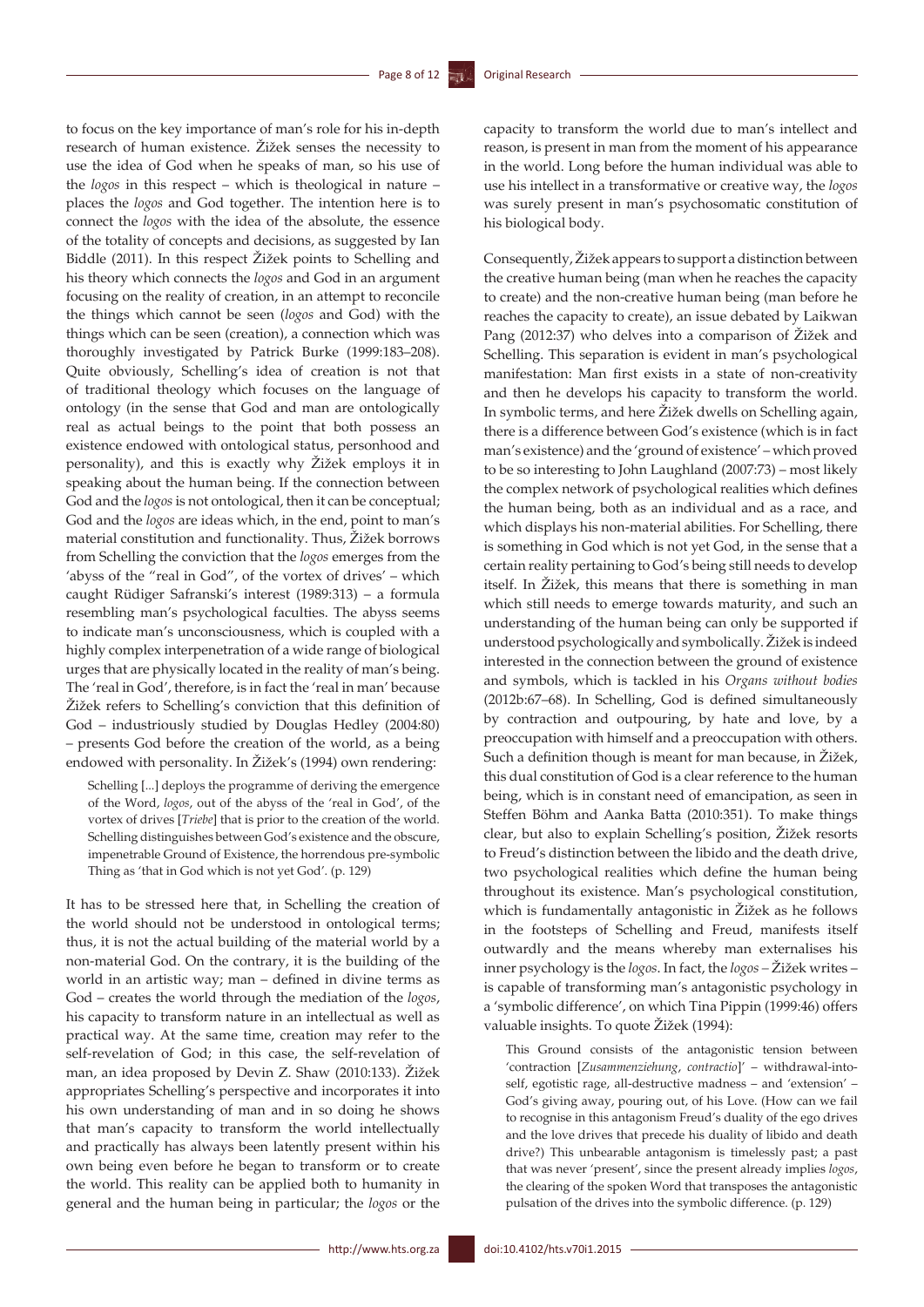In other words, man's psychology is able – through the active use of the *logos –* to create symbols which can be then transposed, in a transforming way, in the practical reality of the material world. As highlighted by Christian De Cock and Steffen Böhm (2007:825), man sees reality not necessarily as it is but through the mediation of his own fantasies, so the raw materiality of nature needs to go through a process of symbolisation. This includes the notion of God which, in Schelling, becomes a symbol for the human being, a creative transposition which Žižek appears to accept without reservation (Žižek 1994:129).

The idea of God in Žižek is not very easy to comprehend especially when tied up with Schelling's perspective on divinity. Schelling's God, at least in his early writings, is fundamentally ambivalent; contraction and expansion are, therefore, two realities which define God's being, as noticed by Judith Norman and Alistair Welchman (2004:4). There is another aspect, however, which needs to be taken into account, and this is history. According to Schelling's view, as explained by Žižek, history seems to stand between God's contraction and his expansion, an issue detailed by Martin Wallen (2005:131). In other words, history is the liaison between God's hate and God's love, which – as suggested by Jason M. Wirth (2003:188) – seems to be an influence going back to Jakob Böhme. As far as God's being is concerned, history begins only after God's contraction ends, so contraction or hate (even madness) is a feature of God which belongs to prehistory. God's contraction though needed an equally powerful counterpart, so God acquired for himself an expansion, which was the very ground of his existence as a subject. Before that, God was defined by the sheer negativity of his contraction (madness) (Faflak 2005:210). After he acquired his being, God becomes a positive entity which dissipates love in the world which he created soon after his being came 'into being'. When God leaves aside his contraction to become a being, he not only creates the world, but also speaks the *logos* or the word, and then he creates his son, an idea also underlined by Wilhelm Schmidt-Biggemann (2004:462). This is how Žižek (1994) understands Schelling's early view of God:

God is thus first the abyss of 'absolute indifference', the volition that does not want anything, the reign of peace and beatitude [...] the pure expansion into the void that lacks any consistence, the 'giving away' held together by nothing. God's 'pre-history' proper begins with an act of primordial contraction by means of which God procures himself a firm Ground, constitutes himself as One, a subject, a positive entity. Upon 'contracting' being as an illness, God gets caught up in the mad, 'psychotic' alternation of contraction and expansion; he then creates the world, speaks out the Word, gives birth to his Son, in order to escape his madness. Before the emergence of the Word, God is a 'depressive maniac', and this provides the most perspicuous answer to the enigma of why God created the universe – as a kind of creative therapy that allowed him to pull himself out of madness ... (p. 130)

Schelling's thoughts about God, however, are almost impossible to comprehend if compared to traditional Christian theology, which considers God the completely ontological Other, the very idea Žižek wants to see demolished.

In Schelling though God cannot be considered the completely ontological Other despite the fact that prehistory is attached to it, an aspect which did not escape Žižek's reading. One should see here that prehistory is coupled with the non-existence of creation and the nonutterance of the *logos*, whilst in traditional Christian theology prehistory and the non-existence of creation go hand in hand with the existence of the *logos*. Thus, the *logos* is pre-existent – in the sense that it predates both history and creation – which in Schelling is not the case. One can conclude then that Schelling's God is a reference to the human being before its ability to creatively transform history into symbolic, intellectual and artistic concepts which were then transposed in the materiality of nature, an idea rejected by Garry Dorrien (2012:200). Such an understanding of Schelling's early theory of God is confirmed by Žižek who points to the fact that Schelling's later view of God is imbued with the idea of revelation which, in turn, dwells on God's pre-existence, as stressed by Joseph S. O'Leary (2006:190). God possess his existence before his contraction. Thus, God's pre-existence leads to God's contraction which then produces the creation of matter – a view which comes closer to traditional Christian thought because the *logos* is no longer the result of God's creation but rather a feature of God's pre-existent state. This means that, in God there is no longer a direct correlation between existence and the ground of existence but between existence and essence, both pointing to the being of God. In its capacity of the essence of (Schelling's) God, the *logos*, Žižek explains, must find a 'positive existence' (Žižek 1995:489) to realise – in the sense of enactment – the love of God in a practical way, namely in the material world of nature, which then points to the incarnation of the *logos* and its indwelling amongst, as well as in, human beings:

The late Schelling of the 'philosophy of revelation' recoiled from his previous radicality by conceding that God possesses his existence in advance: contraction now no longer concerns God himself; it designates solely the act by means of which God creates the matter that is later formed into the universe of creatures. This way, God himself is not longer involved in the process of 'genesis': genesis concerns only creation, whereas God supervises the historical process from a safe place outside history, and guarantees its happy outcome. In its withdrawal, in this shift from *Weltalter* to the 'philosophy of revelation', the problematic of *Weltalter* is translated into traditional Aristotelian ontological terms: the opposition of Existence and its Ground now becomes the opposition of Essence and Existence – that is, *logos* is conceived as the divine Essence that needs a positive existence if it is to achieve its effectuation, and so on. (Žižek 1994:130)

Either way, however, Schelling's God is merely a theorising of man's existence in nature, which attempts to explain man's non-material, psychological, and – generally speaking – spiritual manifestations in the otherwise fundamentally material world.

Žižek does not criticise Schelling's perception of the idea of God, which – although is not in itself a proof that he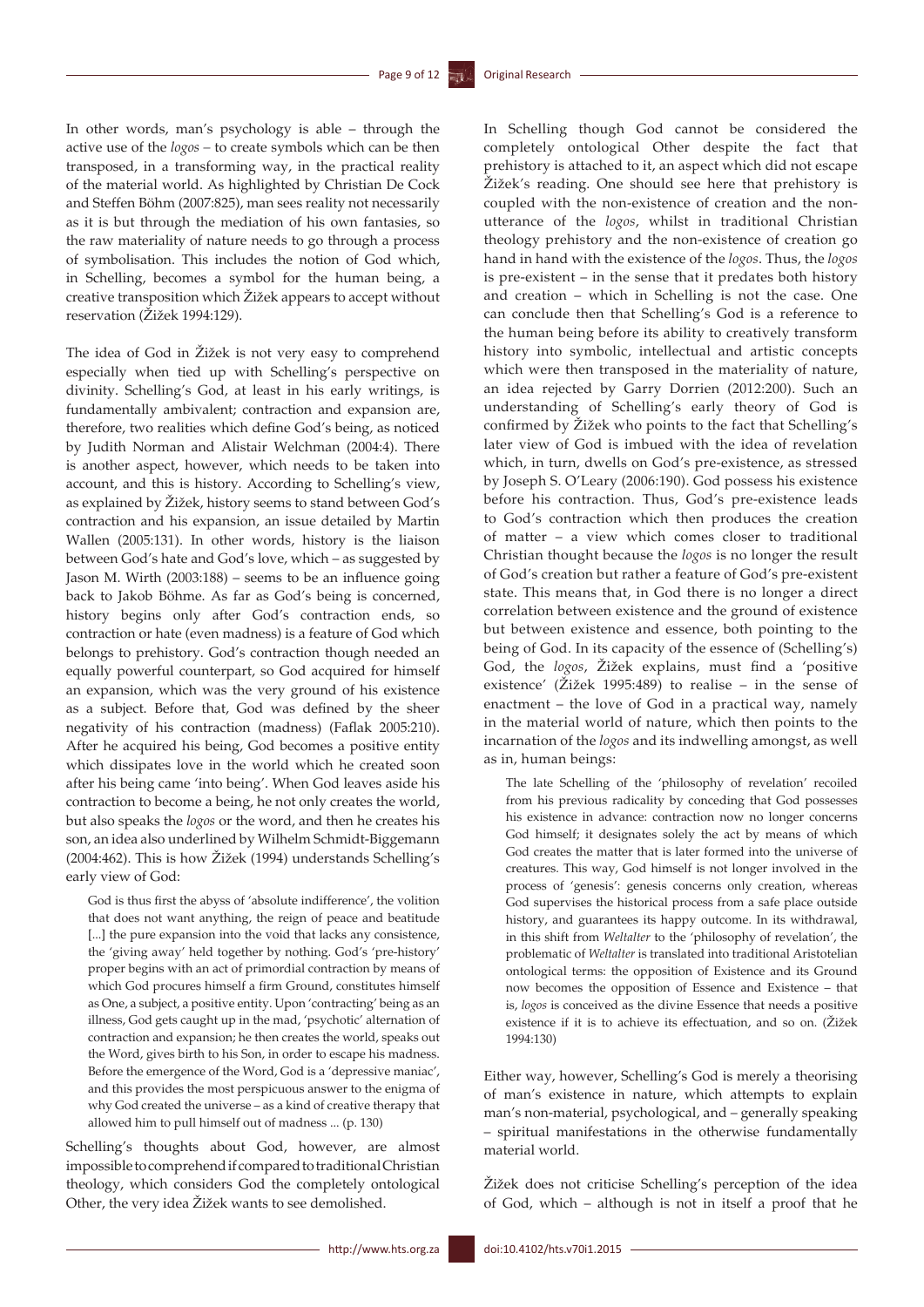endorses it – can be indicative of a somewhat tacit acceptance (Pound 2008:28–30). In Žižek what appears to really matter is not the idea of God, but rather the notion of *logos* which – regardless of Schelling's early or later view of God – cannot be detached from the definition of God (Mandair 2009:398). It is not important whether God was characterised by existence before or after creation; what is important in this context has to do with the fact that the *logos* explains God's existence with reference to creation, a reality to which man relates in terms of rupture or break since God – a reference to man – goes from contraction to expansion, from love to hate; in other words, there is a pattern of fracture in man's existence within this world, which was analysed by Saul Newman (2004:310). God may or may not have existence before creation but the *logos* indicates that God's existence cannot be defined without the idea of creation. Since creation is essentially comprehensive in conjunction with materiality, God is also explained from the perspective of the material world, which is the foundation as well as the context of man's existence, with the aid of the *logos*. It is the *logos*, Žižek seems to imply, which defines God from the perspective of man's material existence in the natural world irrespective of whether God's existence precedes or stems from creation. Since creation is fundamentally material, God's existence cannot be severed from it, and because the analogy of God's existence is the existence of the human being – a connection made possible through the symbolic use of the *logos –* it is logical to conclude that God is just another word for man.

This is why one must understand that the shift from existence and the ground of existence to essence and existence in Schelling is not necessarily so dramatic as it appears – an issue which is clear to Žižek. The only novelty presented by the latter is that it allows for the idea of pre-existence, which – if coupled with the redefined notion of transcendence – keeps the reality of the human being within the confinement of the materiality of the world. Žižek seems to be aware of this since he does not choose to offer further comments on Schelling, whose philosophy of revelation does not distance the definition of God from that of the human being, but rather makes things a little more complicated since – if applied to man – pre-existence points to man's collective nonmaterial characteristics as race which precede the actuality of the ontology of each human being. For instance, as Žižek manages to demonstrate (1994:130), human culture can be said to be pre-existent with reference to the actual life of a certain human person, because it precedes its coming into being and – at the same time – it follows after man ceases to exist as a person.

### **Conclusion**

There are three uses of the notion of *logos* in Žižek's early thought: psychological, ontological, and theological. The first focuses on man's intellect and is predominantly Freudian as well as Hegelian. Thus, the *logos* points to man's ambivalent psychological constitution which bounces between selfpleasure and self-preservation on the one hand, and the acute awareness of death on the other. Consequently, the psychological use of the *logos* in Žižek underlines the antagonistic nature of man's psychology which moves from the positivity of pleasure to the negativity of death. In using the *logos* to define man's psychology, Žižek does not intend to reconcile positivity with negativity; it is quite the other way around, namely that Žižek wants to establish as well as fully recognise the ambivalent, antagonistic, and conflictual nature of man's psychology, a conviction which he borrows from Freud. As far as Hegel is concerned, he supplies Žižek with the connection between reason and language, which is performed by the idea of *logos*. In this respect, the *logos* points to a specific human ability which turns the theoretical aspects of reason into the practical features of language. The antagonistic duality of man's psychology is evident here as well, especially when Žižek points to the fact that the *logos* is the connection between non-materiality or spirituality and materiality. The result of man's antagonistic psychology is also dual in the sense that, whilst on the one hand man detaches himself from nature as a result of his use of the *logos*, he also produces a powerful impact upon nature. According to Žižek, man's separation from nature is characterised by positivity because it has to do with man's capacity to create, or turn the theory of reason into the practice of things; man's impact on the other hand is sheer negativity, because the things man produces tend to be the things that eventually cause destruction throughout nature.

The second use of the *logos* in Žižek is ontological and it describes the essence of being; to be more precise, it is the human being, but the definition of man in this case is done through the mediation of the concept of the Other. Žižek refers to the decentrement of the Other, by which he means that the Other – which traditionally points to the exteriority of the human being, even to another being, such as God – needs to be ascribed a new centre. The idea of the Other, traditionally associated with God, must shift its classical focus from God – who is fundamentally different from man – to the rather modern direction of man. The centre of the idea of being, therefore, must be rooted out of its classical understanding as predominantly pointing to God in order for it to be anchored in the reality of the human being. The decentrement of the Other, which is done by using the *logos –*  presented here as man's capacity to see himself as the Other – presupposes the shift from the spirituality of God's being to the materiality of man's being, a shift that can be realised only in conjunction with the notion of transcendence. What Žižek does here is to redefine transcendence, which is no longer God's but rather man's capacity to understand the non-material features that define his existence in the world. By using the *logos*, man understands that the Other is himself, and the things which he cannot comprehend since they belong to the realm of unconsciousness, are still part of this material existence in the world. The idea of unconsciousness comes from Freud, as Žižek points out, but this is coupled with Kant's 'infinite judgment' since both point to man's transcendence. In the end, man's transcendence refers to the extremely complex web of non-material realities that transcend the existence or the ontology of individual human persons. It is for this reason that man's transcendence is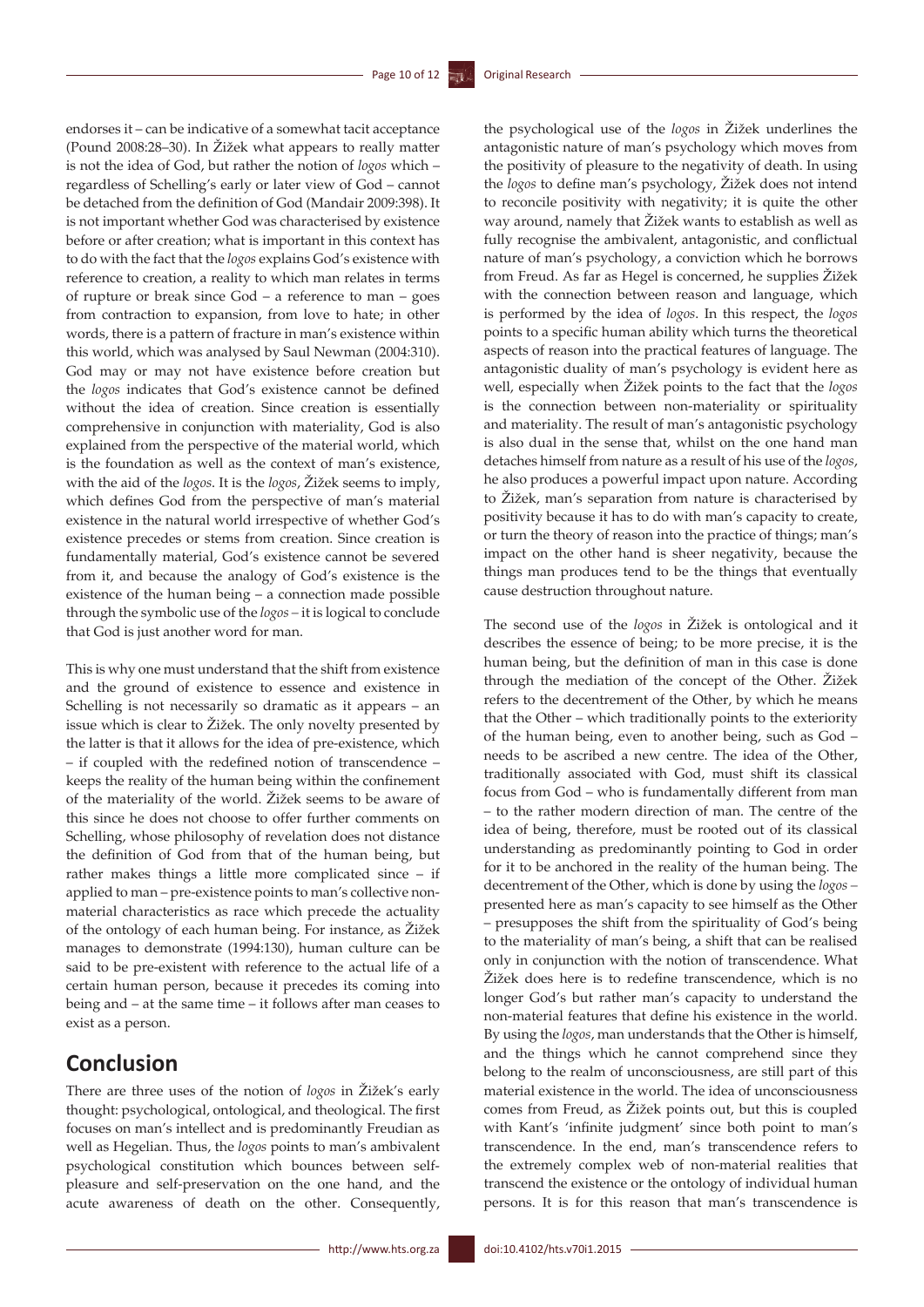pre-ontological, a term Žižek borrows from Lacan, because the unconscious realities which define man's awareness of himself and his existence in the natural world exist before, as well as after, a certain individual human being ceases to exist in a material, physical, biological, and psychological way.

This brings Žižek to the third use of the *logos*, which is fundamentally theological. If in Freud and Lacan the nonmaterial realities of the human being are transcendent in an unconscious way, so man is aware of their existence although he cannot fully explain them, in Schelling they become part of the realm of God. The image of God in this case is not that of the God of traditional theology, but rather the God described as the abyss, the sum of all the things man cannot comprehend in a rational way. From this perspective, the idea of God is, again, connected with the human being, because it is man who becomes aware of the things he does not understand. The idea of creation is crucial here because man is seen as a being who is not only capable of creativity, but it also creates things which become material. Man's creativity, a feature of God, turns into actual products (which can be spiritual or material) by using the *logos*, but what is more important here, in Schelling, is the fact that man's creativity has an evident symbolic aspect. Man thinks of God and about God, so in this sense, man creates God in a symbolic way by using the *logos*, which is the capacity to connect theory and practice, reason with language, although in Schelling, the capacity to create is said to be God's sole prerogative. God, however, is conceived symbolically as a word which best describes man's ability to create and, because this was traditionally ascribed to God, it can be argued that creativity is a divine feature of humanity. With Schelling in mind, Žižek is able to argue in the end that the *logos* defines not only man's divine capacity to create material or non-material things, but also the entire human being. Schelling's later thought, which insists on God's prehistory and pre-existence, is not an indication that God can exist before man's creation; it is rather a confirmation that the non-materiality of the human being, his transcendence, and all the things he cannot fully understand with his reason, precede the actuality of the individual human person. The symbolism of man's spirituality, encapsulated in the idea of God, will always precede as well as follow after certain people's lives and deaths. This is why in Žižek man's existence is fundamentally antagonistic and hence dualistic: the individual human being may be aware of what happens to him as a material organism in the sense that he will be able to use his reason to comprehend his life in the natural world. There are, however, many other things, ideas and concepts which cannot always be explained rationally; the sum of all these things which transcend man's biology and consciousness into the realm of spirituality and unconsciousness – although man is fully aware of their existence – can be attached to the notion of God if man is willing to see himself as divine, as possessing as well as being the *logos*, a concept which in Žižek places together divinity and humanity, spirituality and materiality, unconsciousness and consciousness in the material existence of the individual human person.

### **Acknowledgements Competing interests**

The author declares that he has no financial or personal relationship(s) that may have inappropriately influenced him in writing this article.

### **References**

- Beaumont, D., 2009, 'The "Lone-Nut" theory. Paranoia and recognition in contemporary American fiction', in P.E. Kennedy & M. Lawrence (eds.),<br>*Recognition: The poetics of narrative. Interdisciplinary Studies on Anagnorisis*, pp.<br>193–212, Peter Lang, New York, NY.
- Biddle, I., 2011, *Music, masculinity, and the claims of history. The Austro-German tradition from Hegel to Freud*, Ashgate, Farnham.
- Böhm, S. & Batta, A., 2010, 'Just doing it: Enjoying commodity fetishism with Lacan', *Organization* 17(3), 345–361. <http://dx.doi.org/10.1177/1350508410363123>
- Boucher, G., 2005, 'The law as think. Žižek and the graph of desire', in G. Boucher, J. Glynos & M. Sharpe (eds.), *Transversing the phantasy: Critical responses to Slavoj Žižek*, pp. 23–46, Ashgate Publishing, Aldershot.
- Boucher, G., 2008, *The charmed circle of ideology. A critique of Laclau and Mouffe, Butler and Žižek*, re.press, Melbourne.
- Branch, L., 2006, *Rituals of spontaneity: Sentiment and secularism from free prayer to Wordsworth*, Baylor University Press, Waco, TX.
- Brockelman, T., 2008, *Žižek and Heidegger: The question concerning Techno-Capitalism*, Continuum, London.
- Bronfen, E., 1998, *The knotted subject: Hysteria and its discontents*, Princeton University Press, Princeton, NJ.
- Bucur, I.-M. & Capota, C., 2007, 'Defining the enemy: The profile of the bourgeoisie in Romanian Communist textbooks', in S.G. Ellis & L. Klusáková (eds.), *Imagining frontiers, contesting identities*, pp. 393–412, Pisa University Press, Pisa.
- Bulag, U.E., 2010, *Collaborative nationalism: The politics of friendship on China's Mongolian Frontier*, Rowman & Littlefield, Lanham, MD.
- Burke, P., 1999, 'Creativity and the unconscious in Merleau-Ponty and Schelling', in A. Cloots & S. Sia (eds.) *Framing a vision of the world: Essays in philosophy, science, and religion*, pp. 183–208, Leuven University Press, Leuven.
- Butler, R., 2005, *Slavoj Žižek: Live theory*, Continuum, London.
- Callinicos, A., 2006, *The resources of critique*, Polity Press, Cambridge.
- Chomsky, N., 2013, 'Fantasies', in *Znet*, viewed 26 August 2013, from http://chomsky. info/articles/20130721.htm
- Cooper, S., 2002, *Technoculture and critical theory: In the service of the machine?*, Routledge, London.<http://dx.doi.org/10.4324/9780203167021>
- Crockett, C., 2007, *Interstices of the sublime: Theology and psychoanalytic theory*, Fordham University Press, Bronx, NY. [http://dx.doi.org/10.5422/](http://dx.doi.org/10.5422/fso/9780823227211.001.0001) [fso/9780823227211.001.0001](http://dx.doi.org/10.5422/fso/9780823227211.001.0001)
- De Berg, H., 2003, *Freud's theory and its use in literary and cultural studies*, Camden House/Boydell & Brewer, Rochester, NY.
- De Cock, C. & Böhm, S., 2007, 'Liberalist fantasies: Žižek and the impossibility of the open society', *Organization* 14(6), 815–836. [http://dx.doi.](http://dx.doi.org/10.1177/1350508407082264) [org/10.1177/1350508407082264](http://dx.doi.org/10.1177/1350508407082264)
- Dews, P., 1995, *The limits of disenchantment: Essays on contemporary European philosophy*, Verso, London.
- Dicker, G., 2004, *Kant's theory of knowledge: An analytical introduction*, Oxford University Press, Oxford.<http://dx.doi.org/10.1093/0195153065.001.0001>
- Dodds, J., 2012, 'The ecology of phantasy: Ecopsychoanalysis and the three ecologies', in M.-J. Rust & N. Totton (eds.), *Vital signs: Psychological responses to ecological crisis*, pp. 119–133, Karnac Books, London.
- Dorrien, G., 2012, *Kantian reason and Hegelian spirit: The idealistic logic of modern theology*, Wiley-Blackwell, Oxford.
- Easthope, A., 1999, *The unconscious: The new critical idiom*, Routledge, London.
- Eyers, T., 2011, 'Lacanian materialism and the question of the real', *Cosmos and history: The Journal of Natural and Social Philosophy* 7(1), 155–166.
- Faflak, J., 2005, 'Afterword: Ross Woodman's romanticism', in R.G. Woodman (ed.), *Sanity, madness, transformation: The psyche in Romanticism*, pp. 210–235, University of Toronto Press, Toronto.
- Fontenelle, I.A., 2010, 'Global responsibility through consumption? Resistance and assimilation in the anti-brand movement', *Critical Perspectives on International Business* 6(4), 256–272. <http://dx.doi.org/10.1108/17422041011086841>
- Fradenburg, L.O.A., 2002, *Sacrifice your love: Psychoanalysis, historicism, Chaucer*, University of Minnesota Press, Minneapolis, MN.

Guyer, P., 2006, *Kant*, Routledge, Abingdon.

- Güzeldere, G., 1997, 'Introduction: The many faces of consciousness. A field guide', in N. Block, O. Flanagan & G. Güzeldere (eds.), *The nature of consciousness: Philosophical debates*, pp. 1–68, MIT Press, Cambridge, MA.
- Hallward, P., 2003, *Badiou: A subject to truth*, University of Minnesota Press, Minneapolis, MN.